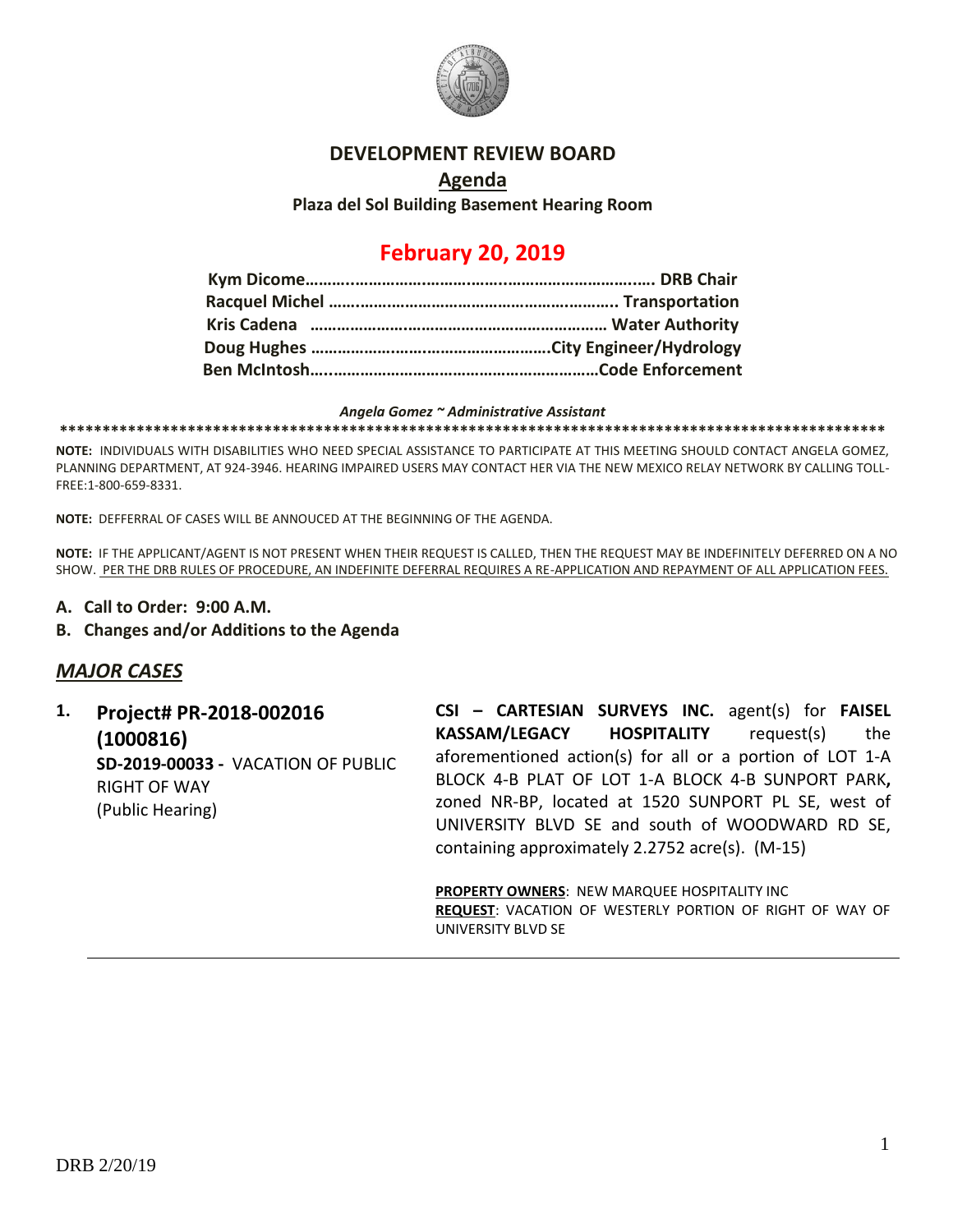**2**. **Project# PR-2018-002015 (1005224) SD-2019-00032 –** EXTENSION OF THE INFRASTRUCTURE LIST (Public Meeting)

**MARK GOODWIN & ASSOCIATES, PA** agent(s) for **LGI HOMES NEW MEXICO, LLC** request(s) the aforementioned action(s) for all or a portion of UNITS 1 & 2, DESERT SANDS SUBDIVISION**,** zoned R-1A, located at 98TH STREET between DENNIS CHAVEZ BLVD SE and COLOBEL AVE SE, containing approximately 41.8263 acre(s). (N-19)

**PROPERTY OWNERS**: VARIOUS LOT OWNERS, DESERT SANDS COMMUNITY ASSOCIATION AND LGI HOMES NEW MEXICO LLC **REQUEST**: 2 YEAR EXTENSION OF THE INFRASTRUCTURE LIST FOR DESERT SANDS UNITS 1 & 2

### **3. Project# PR-2018-001903 (1010693) VA-2018-00223** – TEMP DEFERRAL OF **SIDEWALKS VA-2018-00227** – SIDEWALK WAIVER **SD-2018-00123** – PRELIMINARY PLAT **SD-2018-00124** – VACATION OF PRIVATE EASEMENT **SD-2018-00125** – VACATION OF PUBLIC EASEMENT (Public Hearing)

**BOHANNAN HUSTON INC.** agent(s) for **GAMMA DEVELOPMENT, LLC** request(s) the aforementioned action(s) for all or a portion of TRACT 3B-3 PLAT OF TRS 3B-1, 3B-2 & 3B-3 A SUBD OF TR 3B LAND OF IHS ACQUISTION NO. 120 INC, zoned R-T, located on HORIZON BLVD. NE between BALLOON MUSEUM DR. NE and ALAMEDA BLVD NE, containing approximately 7.76 acre(s). (B-17) *[Deferred from 1/9/19, 1/30/19, 2/6/19]*

**PROPERTY OWNERS**: C & S EQUITIES LLC **REQUEST**: SUBDIVIDE TRACT INTO 34 RESIDENTIAL LOTS, VACATIONS, DEFERRAL AND WAIVER OF SIDEWALKS

## *MINOR CASES*

| 4. | Project# PR-2019-002089<br>(1008091)<br><b>VA-2019-00051 - EXTENSION OF THE</b><br><b>INFRASTRUCTURE LIST</b><br>(Public Meeting) | MYERS, McCREADY & MYERS, P.C. agent(s) for LANDCO II,<br>LLC request(s) the aforementioned action(s) for all or a<br>portion of SUNSET FARMS UNIT 1 & 2 AND PUESTA DEL<br>SOL, zoned R-1, located on SUNSET RD SW between<br>GONZALES RD SW and CENTRAL AVE SW. (K-12)                                                           |
|----|-----------------------------------------------------------------------------------------------------------------------------------|----------------------------------------------------------------------------------------------------------------------------------------------------------------------------------------------------------------------------------------------------------------------------------------------------------------------------------|
|    |                                                                                                                                   | <b>PROPERTY OWNERS: LANDCO II LLC</b><br><b>REQUEST: SIDEWALK DEFERRAL EXTENSION</b>                                                                                                                                                                                                                                             |
| 5. | Project# PR-2018-001584)<br>SI-2019-00043 - FINAL SIGN OFF OF EPC<br>SITE PLAN (SI-2018-00221)<br>(Public Meeting)                | TIERRA WEST, LLC agent(s) for UNIVEST-COORS ROAD LLC<br>request(s) the aforementioned action(s) for all or a portion<br>of TRACT 3 PLAT OF TRACTS 1 THRU 4 COORS VILLAGE<br>SUBDIVISION, zoned MX-L, located at the SWC of COORS<br>WESTERN TRAILS NW, containing<br>BLVD NW<br>and<br>approximately $13.5436$ acre(s). $(F-11)$ |
|    |                                                                                                                                   | <b>PROPERTY OWNERS: UNIVEST-COORS ROAD LLC</b><br><b>REQUEST: EPC SITE PLAN FOR SENIOR LIVING DEVELOPMENT</b>                                                                                                                                                                                                                    |